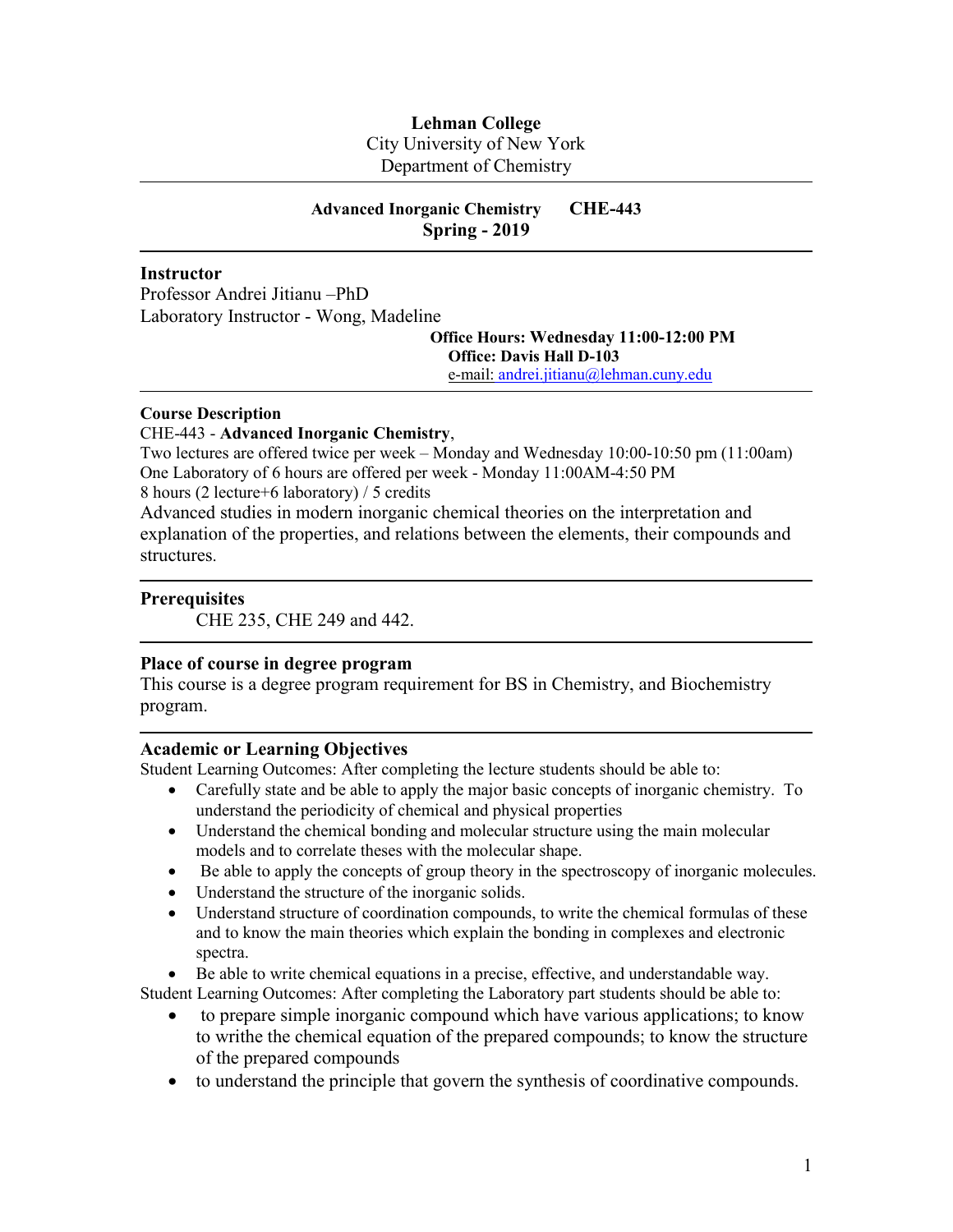- to understand the principle that govern X-Ray diffraction and to be able to identify the structure and the purity of the inorganic compounds.
- to understand the principle that govern the electronic spectra and to correlate those with the UV-VIS spectra of the coordinative compounds.
- to know how to survey the literature using **scientific** search engines

To know how to put together a scientific report in a journal paper format and how to make a scientific presentation.

## **Required Readings**

**Inorganic Chemistry** Seven Edition, Edited by M. Weller, T. Overtone et al, at Oxford University Press, Oxford, UK 2018, ISBN- 978-0-19-876812-8 **Inorganic Chemistry**, Gary L. Miessler and Donald A. Tarr, Forth Edition Edited by Pearson Prentice Hall, New Jersey, ISBN: 0-1-36128661 **For the laboratory section** Handouts will be provide before each lab

# **Course Requirements and Grading**

For this class there will be 1 Midterm exams and a Final exam. The final grade will be established as follows:

| Exams 1                        | $-20\%$ |
|--------------------------------|---------|
| Final exam                     | $-20%$  |
| Laboratory reports             | $-40%$  |
| Literature report              | $-12\%$ |
| Literature report presentation | $-8\%$  |

Each student's grade will be determined by counting each exam as 20% of the final grade. In the event a student misses the regular exam, the 20% for that exam will be included in the final exam. In other words, if a student were to miss **Exam 1**, the final grade and that student's final exam would count 40%.**No make-up exams will be given.**

No passing grade a student will obtain if:

- miss the Final Exam
- miss more than two experiments;
- not check out;
- not turn in the Literature report
- not present Presentation based on Literature Report

**Laboratory Reports:** - Laboratory reports are due one week after completion. One point (out of the maximum of one hundred) will be deducted for each day (or part thereof) that the report is late. The reports will be not accepted anymore after two weeks from the date when those were supposed to be turned in.

- The lab reports should
	- o have a journal paper format
	- o describe the experiments and contain all the chemical equations of the reactions done in the lab,
	- o answer to the "Questions to be considered"
	- o answer to all questions which will be given by the instructor before each laboratory.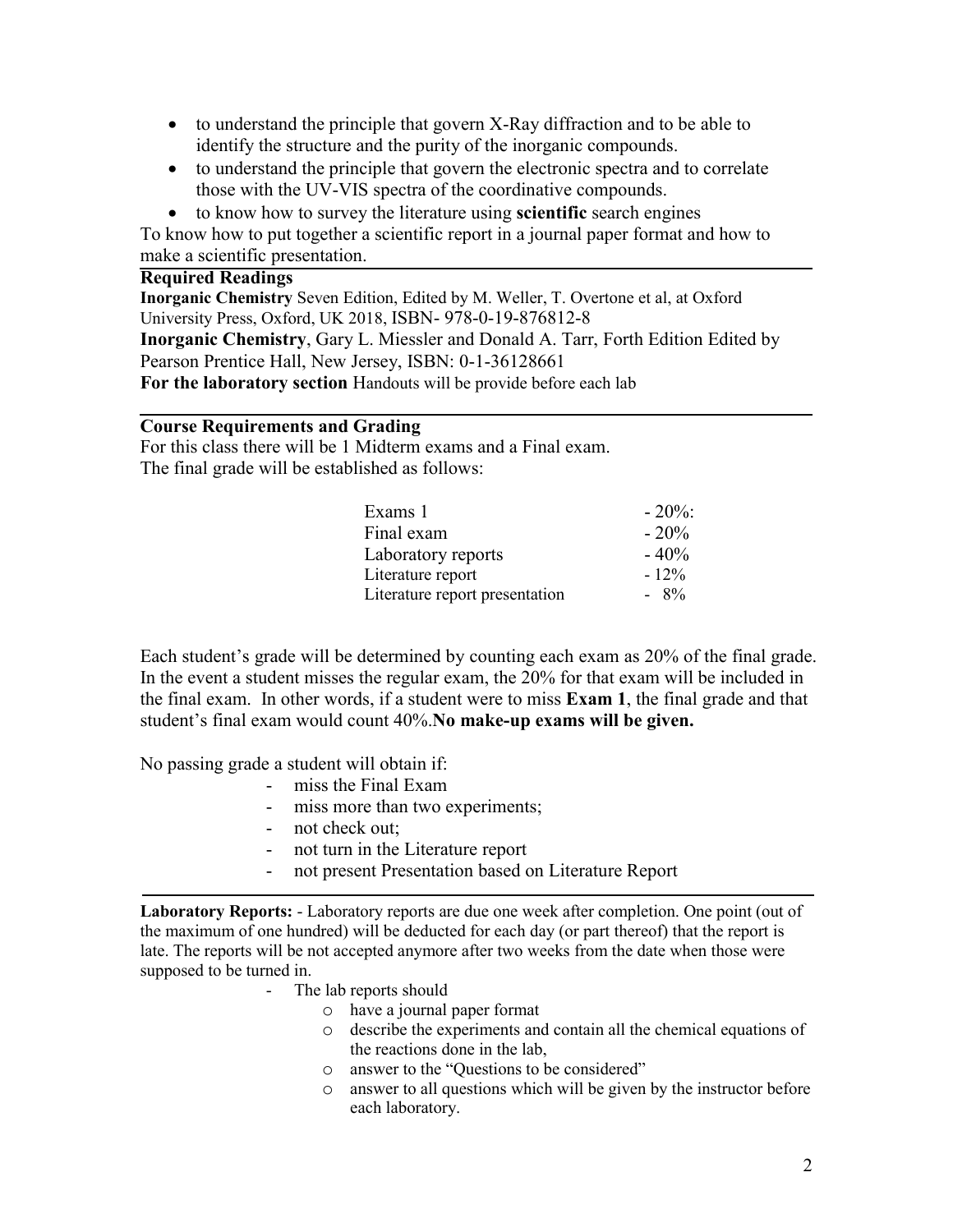- **No make-up laboratories will be given. This is in accordance with the chemistry department's policy.**
	- **Literature report:**
		- Literature report should be in the "Langmuir" journal format (should have Abstract, Introduction, eventually Experimental, Results and Discussion (or Results, Discussion) and Conclusion)
	- should have:
		- minimum 5 references from American Chemical Society Journals
		- minimum 4 references from Elsevier or Springer
		- and another 3 minimum references from other sources (books, journal edited by other editors).
	- **Literature report presentation:**
		- This will be based on the "Literature report". Each student will have a 10 minutes presentation in PowerPoint followed by 5 minutes of questions

# **The plagiarism will be not accepted. Each lab report will be scanned to identify plagiarism. An identification of 30% plagiarism will consider a failure of the class.**

# **Attendance Policy**

Students **MUST** be present at every class.

**A student cannot miss more than one regular exam. For the final grade the presence at the Final Exam is compulsory.**

The attendance to the laboratory is compulsory. A student cannot miss more than TWO laboratories. For the case of missing more than two laboratories the student will not receive a passing grade.

**No make-up laboratories will be given. This is in accordance with the chemistry department's policy.**

# **Accommodating Disabilities**

Lehman College is committed to providing access to all programs and curricula to all students. Students with disabilities who may need classroom accommodations are encouraged to register with the Office of Student Disability Services. For more information, please contact the Office of Student Disability Services, Shuster Hall, Room 238, phone number, 718-960-8441.

# **Classroom Policy:**

**Food policy:** Food and drinks are not allowed in the classroom.

**Cell Phone Policy**. Cell phones are disruptive, even in vibrate mode. Make sure your cell phones are in silent mode before class starts. Text-messaging during class is also highly disruptive (besides absolutely rude) and is forbidden. If a cell phone rings during class, lecture will be stopped, until the student will shut down the device and the following penalties are applicable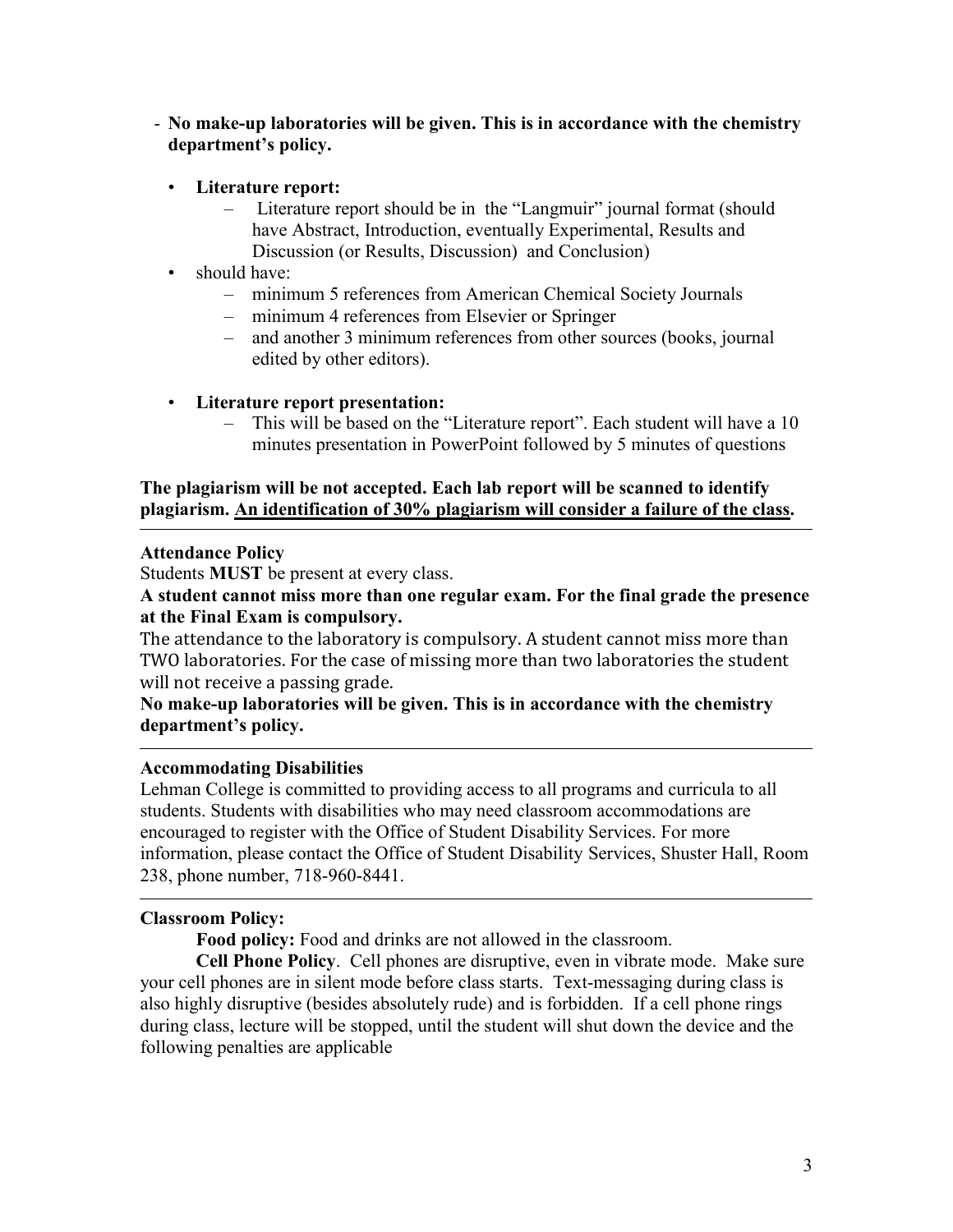**5 pts penalty** if your cell phone rings while I am in class; **10 pts penalty** if you continue the disturbance (e.g., by letting it ring again); **15 pts penalty** for 1st ring on 2<sup>nd</sup> occasion;

**Electronic devices Policy** No electronic devices can be used or kept accessible during examinations; this includes, but is not limited to i-Phones, cell-phones, beepers, iPods, MP3 players, tape-recorders, PDAs, **bluetooth** and other computing or music devices. Only **basic** calculators will be allowed.

# **Academic Integrity**

While honest scholarship is time-consuming and often requires hard work, it is also the primary process by which students learn to think for themselves. Faculty members must teach respect for methods of inquiry within the various disciplines and make assignments that will encourage honest scholarship; students in turn must uphold a standard of honesty within the College, thereby affirming the value and integrity of their Lehman degree. The following definitions and procedures govern cases involving undergraduate student work.

The most common forms of academic dishonesty are cheating and plagiarism. Cheating is the use or attempt to use unauthorized material, information, notes, study aids, devices, or communication during an academic exercise (for example, using unauthorized books, papers, or notes during an examination; or procuring, distributing, or using unauthorized copies of examinations). Plagiarism means the failure to give credit for the source of another's words or ideas, including but not limited to books, articles, interviews, and multimedia and electronic sites, or—as in the use of borrowed or purchased papers—passing off another person's work as one's own. (Section 213-b of the New York State Education Law prohibits the sale of term papers, essays, and research reports to students enrolled in a college.) Common forms of cheating and plagiarism are highlighted in this Bulletin.

Academic dishonesty is a serious violation of the accepted values of the College. When questions of a breach of academic integrity arise, instructors will inform the students of their suspicions and provide the student with a Faculty Report Form for Incidents of Suspected Academic Dishonesty. The instructor must remember that a student's failure to respond to charges of academic dishonesty is not in and of itself an indication of guilt. The report will include an explanation of the incident, the instructor's intended academic sanction, and an indication whether or not the instructor is recommending that the College undertake disciplinary proceedings pursuant to Article 15 of the Board of Trustees Bylaws.

Academic sanctions may include but are not limited to the following:

#### 1. **a grade of F for the course**.

Disciplinary procedures are governed by Article 15 of the Board of Trustees Bylaws. In the event the student is found guilty of academic dishonesty by a Faculty-Student Disciplinary Committee, penalties that may be imposed include but are not limited to: 1) suspension from the College or 2) expulsion from the College. Although the Office of the Vice President for Student Affairs will be guided by the recommendation of the instructor, it reserves the right to seek disciplinary sanctions under the disciplinary procedures.

Should the instructor become convinced that the suspicions are unfounded, no further action will be taken and the Faculty Report Form will be destroyed. If the suspicions are founded and if both the student and the instructor are willing, they may agree upon a resolution. Subsequently the instructor will present the completed Faculty Report Form, including the charges and resolution, to the department chair who must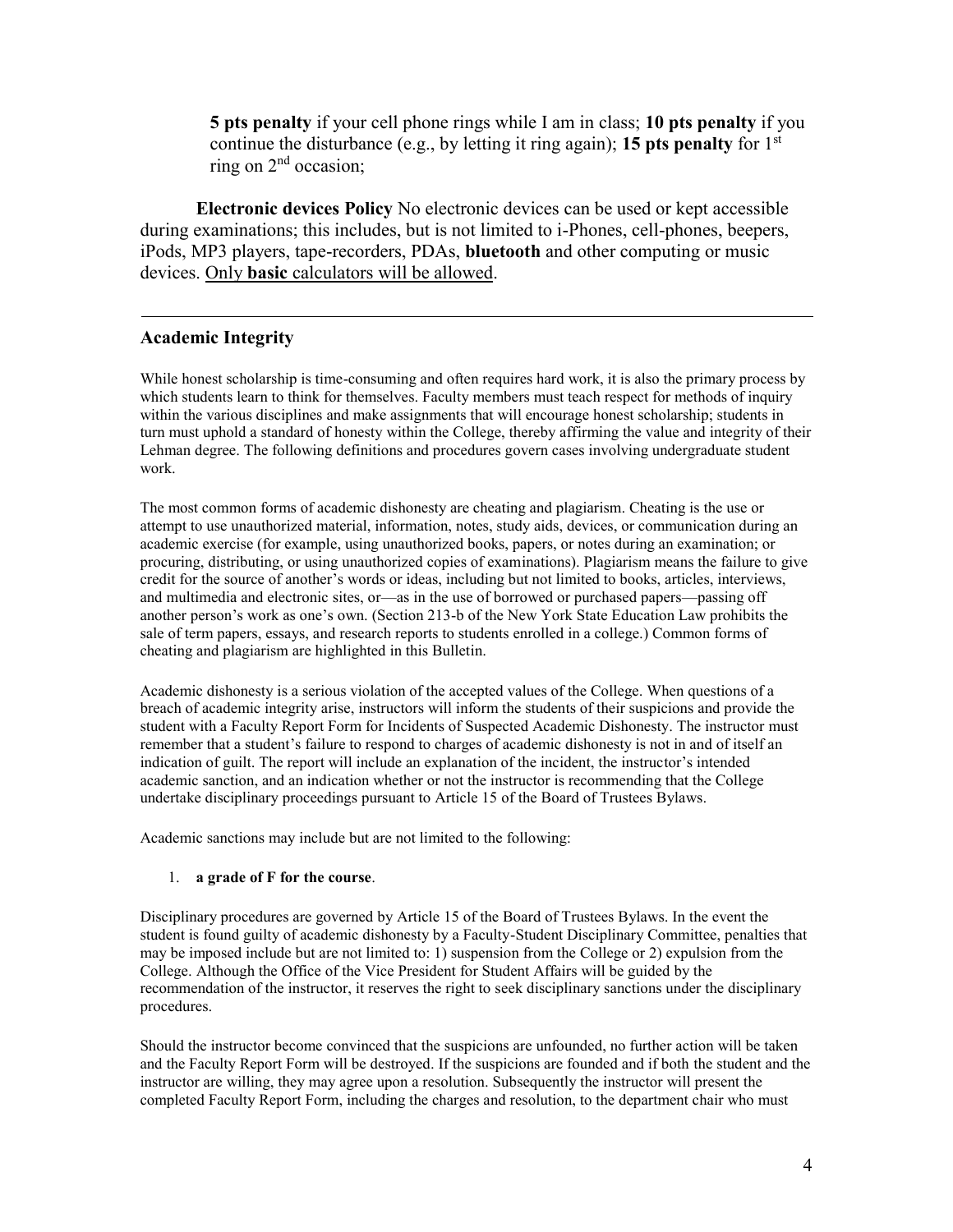forward the appropriate copies of the form to the Office of Academic Standards and Evaluation, and the Office of the Vice President for Student Affairs. If no agreement is reached, the instructor must allow a student to complete all coursework until the following appeal process has been completed.

- The first step in the appeals process is for the instructor to file the Faculty Report Form with the chair. If the term is completed, the instructor may assign a grade that reflects the intended sanction but must also provide a final grade that does not include the intended sanction if the charges are not upheld.
- If the charges are for cheating, then the chair will submit the charges to the Office of the Vice President for Student Affairs. If the charges are for plagiarism, the chair will appoint a committee of three Lehman College faculty members, which will adjudicate the matter within three weeks by majority vote. If the chair is the instructor in question, the senior member of the department Personnel and Budget Committee will act for the chair. The committee will provide written notification of its decision to the chair, who will forward this recommendation and the Faculty Report Form to the Office of the Vice President for Student Affairs.
- The Office of the Vice President for Student Affairs will review the recommendations of the instructor and the committee for possible disciplinary sanctions and provide a written notification of its decision to the department chair, the student, the instructor, and the Office of Academic Standards and Evaluation. Either the instructor or the student has the right, within three weeks of receipt of notification, to appeal the department decision in writing to the Committee on Admissions, Evaluation, and Academic Standards, which will act as adjudicator of last resort. Should any part of the three-week period fall outside the regular semester, the first three weeks of the next regular semester shall apply.

The Office of Academic Standards and Evaluation will keep all records of such proceedings on file until the student's graduation, at which time they will be destroyed.

As a result of a second upheld charge of academic dishonesty, disciplinary procedures will be pursued by the Office of the Vice President for Student Affairs as governed by the procedures under Article 15 of the Board of Trustees' Bylaws.

#### **The following definitions and examples are adapted from the CUNY Policy on Academic Integrity.**

**Cheating** is the unauthorized use or attempted use of material, information, notes, study aids, devices, or communication during an academic exercise. Examples of cheating include, but are not limited to the following:

- Copying from another student during an examination or allowing another student to copy your work.
- Unauthorized collaboration on a take-home assignment or examination.
- Using illegal notes during a closed-book examination.
- Taking an examination for another student, or asking or allowing another student to take an examination for you.
- Changing a graded exam and returning it for more credit.
- Submitting substantial portions of the same paper for more than one course without informing each instructor.
- Preparing answers or writing notes in a blue book (exam booklet) before an examination.
- Allowing others to research and write assigned papers or do assigned projects, including the use of commercial term paper services.
- Giving assistance to acts of academic misconduct or dishonesty.
- Fabricating data (all or in part).
- Submitting someone else's work as your own.
- Unauthorized use during an examination of any electronic devices, such as cell phones, palm pilots, computers, or other technologies to send or retrieve information.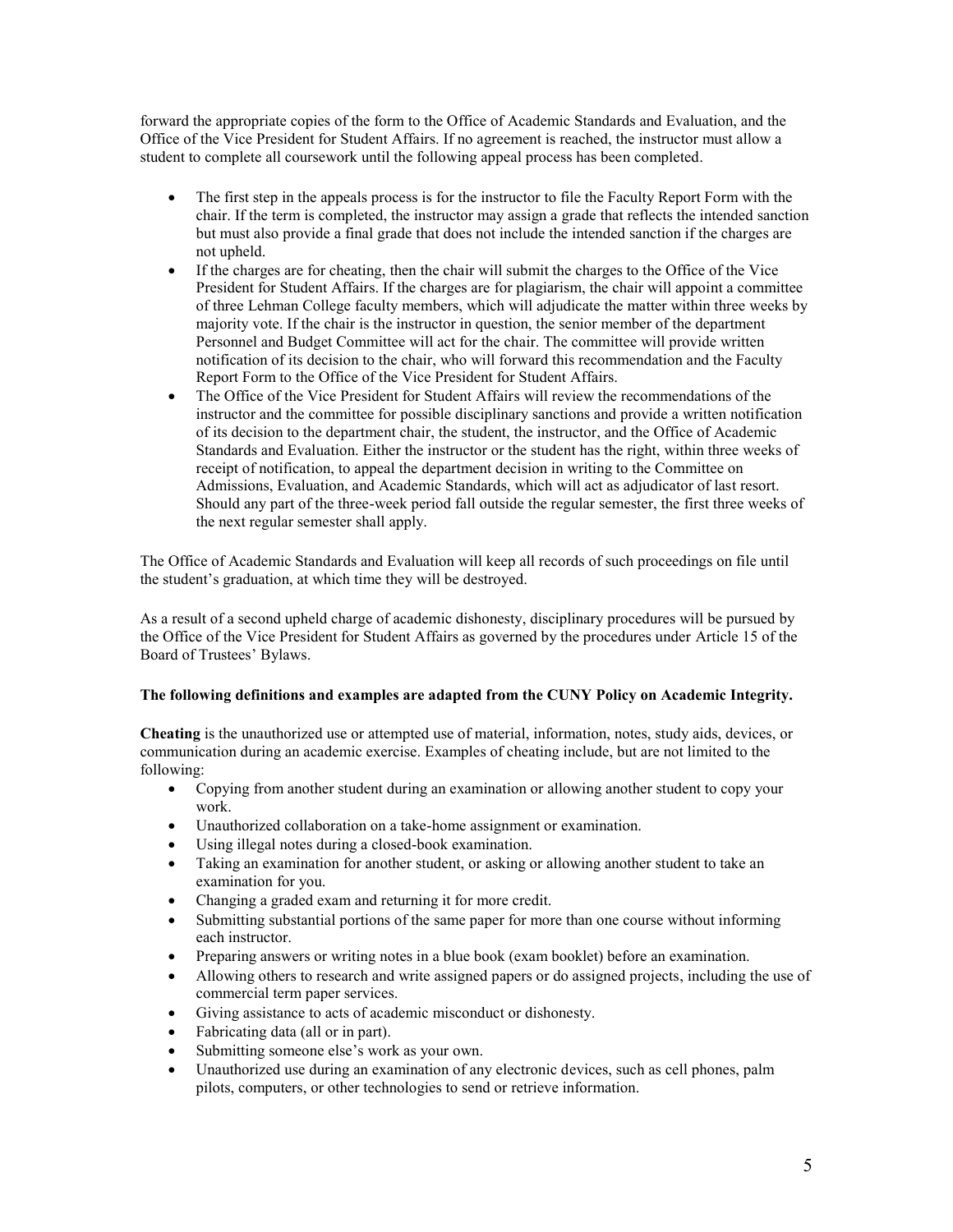**Plagiarism** is the act of presenting another person's ideas, research, or writings as your own. Examples of plagiarism include, but are not limited to the following:

- Copying another person's actual words without the use of quotation marks *and* citations.
- Presenting another person's ideas or theories in your own words without acknowledging the source.
- Using information that is not common knowledge without acknowledging the source.
- Failing to acknowledge collaborators on assignments.
- Purchasing or downloading term papers online.
- Paraphrasing or copying information from the Internet without citing the source.
- "Cutting and pasting" from various sources without proper attribution.

# **Lecture topics**

The following topics will be covered:

*Atomic structure and Periodic Trends; Molecular structure and bonding; Structure of the inorganic solids; Bonding and Molecular structure; Molecular Symmetry; Elements and their compounds; Coordinative compounds; Solid state and materials Chemistry; Nanomaterials;*

| Nr.              | Subject                                                                   |
|------------------|---------------------------------------------------------------------------|
| Crt.             |                                                                           |
| 1                | <b>Chapter 8. Physical techniques in Inorganic Chemistry</b>              |
|                  | Diffraction methods                                                       |
|                  | X-ray Diffraction                                                         |
|                  | Neutron diffraction                                                       |
|                  | Absorption and emission spectroscopy                                      |
| 2.               | <b>Infrared and Raman Spectroscopy</b>                                    |
|                  | Ionization-based techniques                                               |
|                  | Chemical analysis                                                         |
|                  | <b>Thermal Analysis</b>                                                   |
|                  | Microscopy                                                                |
| 3.               | Chapter 1. Atomic structure*                                              |
|                  | Some principles of quantum mechanics*                                     |
| $\overline{4}$ . | Heisenberg's uncertainty principle                                        |
|                  | The structure of hydrogen atoms*                                          |
|                  | Schrödinger equation*                                                     |
|                  | The particle in a Box*                                                    |
| 5.               | Atomic orbitals                                                           |
|                  | Shells, subshells and orbitals*                                           |
| 6.               | Electron spin*                                                            |
|                  | The radial variation of atomic orbitals                                   |
|                  | The angular variation of atomic orbitals                                  |
| $\overline{7}$   | Many electron atoms                                                       |
|                  | Penetration and shielding                                                 |
|                  | The building-up principle                                                 |
| 8.               | Atomic parameters (radii variation; ionization Energy; Electron affinity; |
|                  | Electronegativity and Polarizability)                                     |
| 9.               | <b>Chapter 2. Molecular structure and bonding</b>                         |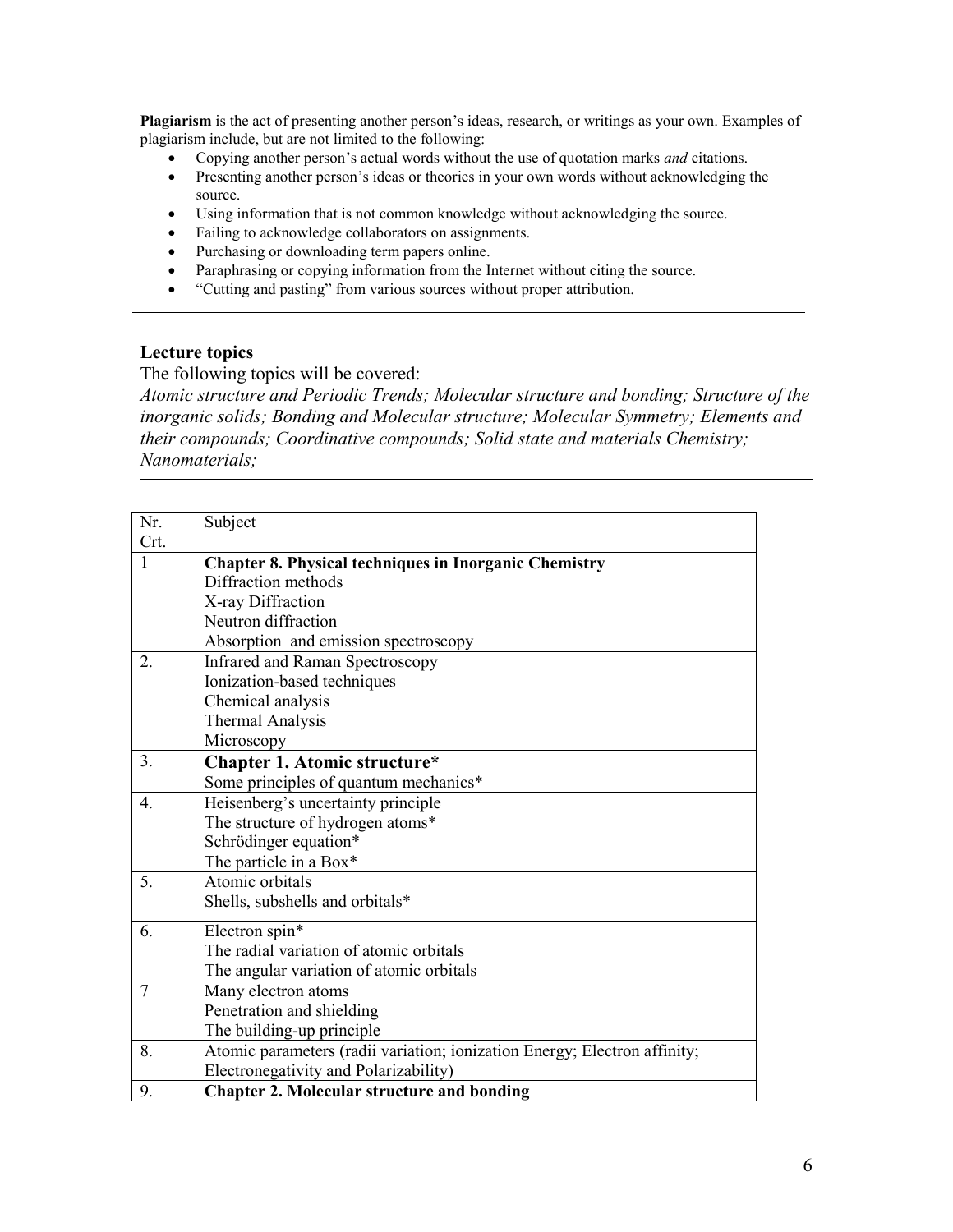|     | Molecular Orbital theory                                               |
|-----|------------------------------------------------------------------------|
|     | Principles of Molecular Orbital Theory                                 |
| 10. | The approximation of the theory                                        |
|     | Homonuclear diatomic molecules                                         |
|     | Heteronuclear diatomic molecules                                       |
|     | Structure and bond properties                                          |
| 11. | <b>Chapter 6. Oxidation and Reduction</b>                              |
|     | Reduction potential;                                                   |
|     | Standard Potentials and spontaneity                                    |
|     | <b>Nernst Equation</b>                                                 |
| 12. | Redox Stability;                                                       |
|     | The diagrammatic presentation of potential data                        |
|     | Chemical extraction of the elements                                    |
| 13. | <b>Chapter 4. The structures of simple solids</b>                      |
|     | The description of the structures of solids                            |
|     | Unit cells and the description of the crystal structure;               |
|     | The close packing of the spheres                                       |
| 14. | Holes in close-packed structures                                       |
|     | The structure of metals and alloys;                                    |
|     | Polytypism;                                                            |
|     | Polymorphism in metals;                                                |
|     | Atomic radii of metals;                                                |
| 15. | Alloys and interstitials                                               |
|     | Intermetallic Compounds                                                |
|     | Ionic solids;                                                          |
|     | The Energetic of ionic bonding                                         |
| 16  | Defects and nonstoichiometry                                           |
|     | The electronic structure of the solids                                 |
| 17. | Exam 1                                                                 |
| 18. | <b>Chapter 24. Materials chemistry and nanochemistry</b>               |
|     | General principles of solid state chemistry<br><b>Extended defects</b> |
|     |                                                                        |
|     | Defects and Ion transport<br>Synthesis of materials                    |
|     | Rechargeable battery materials                                         |
|     |                                                                        |
| 19. | Metal oxides                                                           |
|     | Oxied glasses                                                          |
|     | Framework structure                                                    |
|     | Semiconductor chemistry                                                |
|     | Fullerides                                                             |
|     | Nanomaterials;                                                         |
|     | Inorganic-organic nanocomposites                                       |
| 20  | <b>Chapter 3. Molecular Symmetry*</b>                                  |
|     | An introduction to symmetry analysis                                   |
|     | Symmetry operations*; Symmetry elements;                               |
|     | The point groups of molecules                                          |
| 21. | Applications of symmetry                                               |
|     | Polar and Chiral Molecules*                                            |
| 22. | Symmetry of orbitals;                                                  |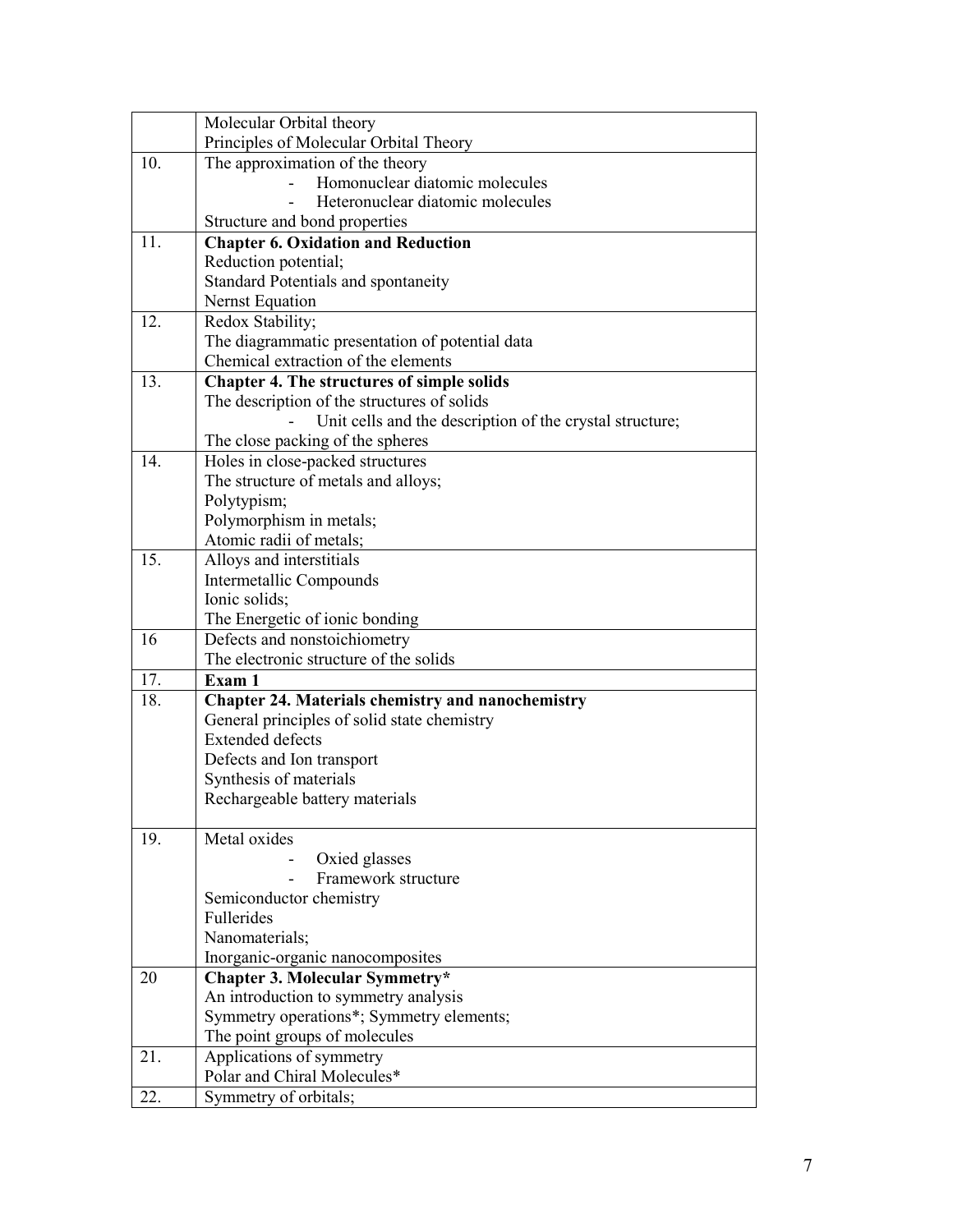|     | The symmetry of molecular vibrations;                                  |  |  |
|-----|------------------------------------------------------------------------|--|--|
|     | Representations*                                                       |  |  |
|     | The symmetry of molecular orbitals                                     |  |  |
| 23. | <b>Chapter 7. An Introduction to coordination compounds</b>            |  |  |
|     | Ligands and nomenclature                                               |  |  |
| 24. | Constitution and geometry;                                             |  |  |
|     | Coordination numbers                                                   |  |  |
|     | Isomerism and chirality                                                |  |  |
|     | Formation constants                                                    |  |  |
| 25. | Chapter 20. d-Metal complexes: electronic structure and spectra        |  |  |
|     | Electronic structure                                                   |  |  |
|     | Crystalline field theory                                               |  |  |
|     | Jahn-Teller Effect*                                                    |  |  |
| 26. | Octahedral versus tetrahedral coordination                             |  |  |
|     | Ligand-field theory;                                                   |  |  |
| 27. | Electronic spectra; Electronic spectra of atoms; Electronic spectra of |  |  |
|     | complexes                                                              |  |  |
|     | <b>Chapter 21 Coordination Chemistry: reactions of complexes;</b>      |  |  |
|     | Ligand substitution reactions;                                         |  |  |
|     | Ligand substitution in square-planar complexes                         |  |  |
| 28  | Ligand substitution in octahedral complexes                            |  |  |
|     | Redox reactions                                                        |  |  |
|     | Photochemical reactions                                                |  |  |
|     | <b>Final exam</b>                                                      |  |  |

# CHE-443 Advance Inorganic Chemistry Laboratory 2019 Spring Semester Laboratory Instructor - **Wong, Madeline**

Please Note: This schedule is subject to minor change so that course material can be best presented. **All reading assignments are to be completed before class.**

| Experiment     | Date       | Lab                                                                 |
|----------------|------------|---------------------------------------------------------------------|
|                | 01/28/2019 | Dry Laboratory;                                                     |
|                |            | Surf the literature using the SciFinder Scholar; American           |
|                |            | Chemical Society Literature survey. Research topic for a            |
|                |            | literature report and presentation                                  |
|                |            | <b>Check-in</b>                                                     |
|                |            | <b>Experiment 1.</b>                                                |
|                |            | Part I: Basicity of oxo Anions and Solubility of their Salt         |
|                |            | Part II: Competitive Lewis Acid-Base Reactions                      |
|                |            | Part III: Hydrolysis of chlorides of various metal ions             |
| $\overline{2}$ | 02/04/2019 | Continuation of the Experiment 1                                    |
|                |            | <b>Experiment 2. Preparation of Sodium Peroxoborat</b>              |
| 3.             | 02/11/2019 | <b>Experiment3.</b> Zeolite synthesis. Growing of a chemical garden |
|                |            | Part I: Zeolite Synthesis                                           |